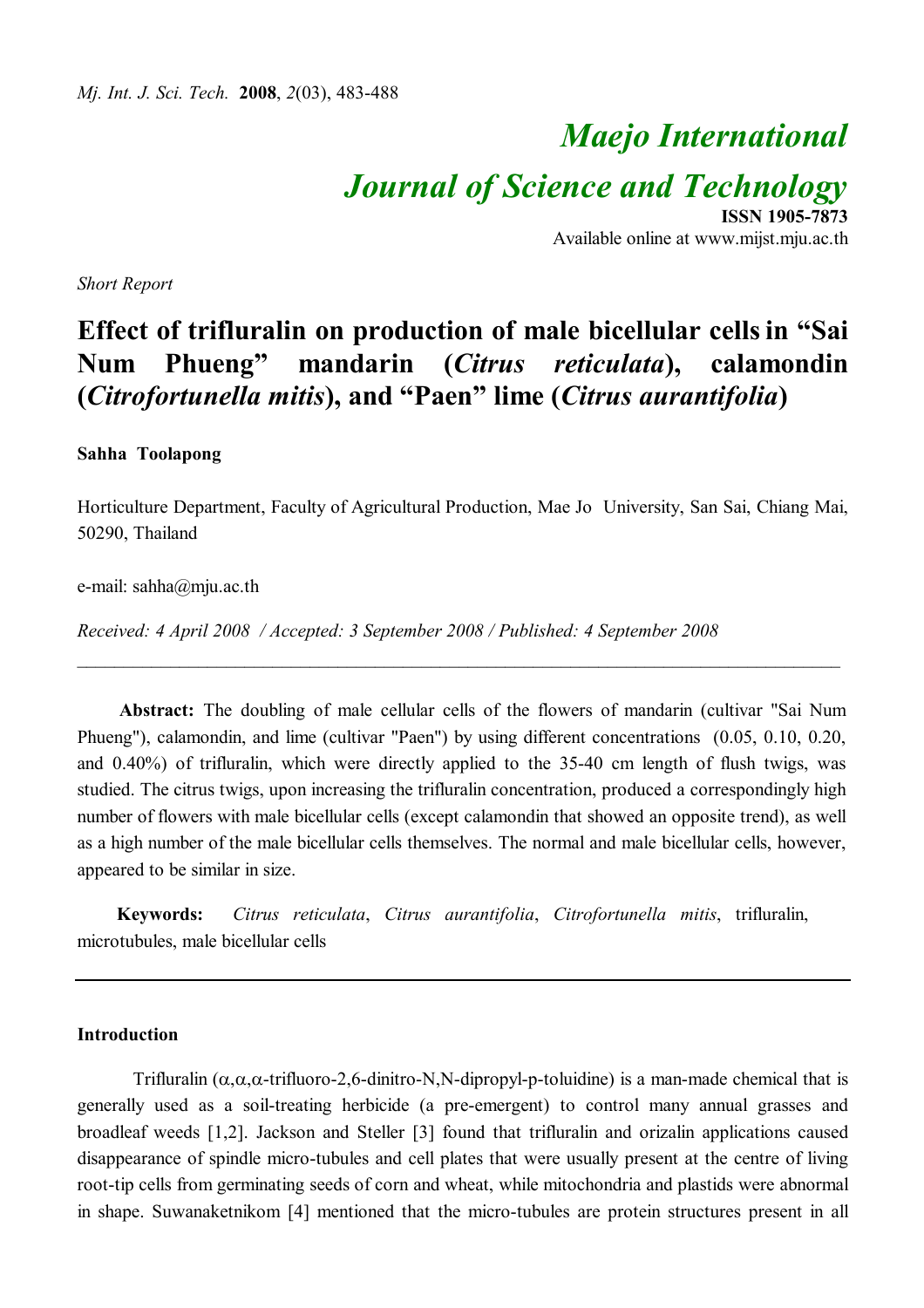eukaryotic cells of higher plants, and that some herbicides can cause a non-formation of micro-tubules in plant cells, having a similar action as colchicine which causes an absence of spindle fibres during cell division.

Citrus is an economic sub-tropical fruit crop of the world with a great commercial potential and is also considered to be an important crop in Thailand. However, their naturally high number of seeds per fruit is not what growers, consumers and processors want, which are citrus cultivars that produce either fewer seeds or are seedless. Double male cellular cells are therefore valuable for citrus breeding programs which involve crossing of the male parent having bicellular cells with a haploid female parent, and which can be obtained through treatment with a chemical, e.g. colchicine or a derivative of dinitroaniline (trifluralin, orizalin, etc.).

#### **Materials and Methods**

A 44.5% emulsifiable solution of trifluralin (obtained from Japan) was used. The new flush twigs of mandarin (*Citrus reticulata*, Sai Num Phueng cultivar), calamondin (*Citrofortunella mitis*), and lime (*Citrus aurantifolia*, Paen cultivar), each 35-40 cm in length with natural flowery initiation, were wrapped with cotton and plastic sheets (Figure 1) soaked in different concentrations (0.05, 0.10, 0.20, and 0.40%) of trifluralin for 5 days. The citrus flowers (pre-bloom stage) were then collected and kept in 70% ethanol. Later, the number of citrus flowers producing male bicellular cells, and the number and size of the normal and bicellular cells were observed under the microscope using an orcein staining solution.

#### **Results and Discussion**

After being applied with different concentrations of trifluralin, the treated pre-bloom flowers from the new flush twigs of mandarin, calamondin and lime were observed under 400x microscopic magnification. It was found that the number of citrus flowers producing male bicellular cells could be increased by increasing the applied chemical concentrations (Tables 1 and 3), except for calamondin wherein the increase in trifluralin concentration resulted in the reduction of the number of flowers having male bicellular cells (Table 2). However, as the chemical concentration applied was increased, the number of the male bicellular cells of all the three citrus flowers also increased (Tables 1-3 and Figure 2). According to Ladlie et al. [5], This is because the central arrangement of the chromosomes is affected by trifluralin and colchicine as shown by their natural failure to form spindle micro-tubules during cell division. Moreover, colchicine may have interfered with the process of cell division, which results in the 'doubling' of chromosome numbers [6]. Jackson and Steller [3] found a reduced number of micro-tubules, especially the cell plates which were located at the centre of the endosperm cells of African blood lily (*Haemanthus Katherinae*) after application of 50 ppm of trifluralin for 15 minutes to 2 hours. After 3 hours there was a complete disappearance leading to the automatic cessation of the telophase phase. Meanwhile, Fedtk [7] said that the absence of the spindle micro-tubules affected nuclear division and chromosome separation, but Betts and Morrison [8] reported that during the mitotic root-tip cell division, the number of chromosomes was changed and enlargement of the nucleoli occurred after application of trifluralin and matribuzin. The male normal and bicellular cells of the citrus flowers in the present case were similar in sizes (Tables 1-3).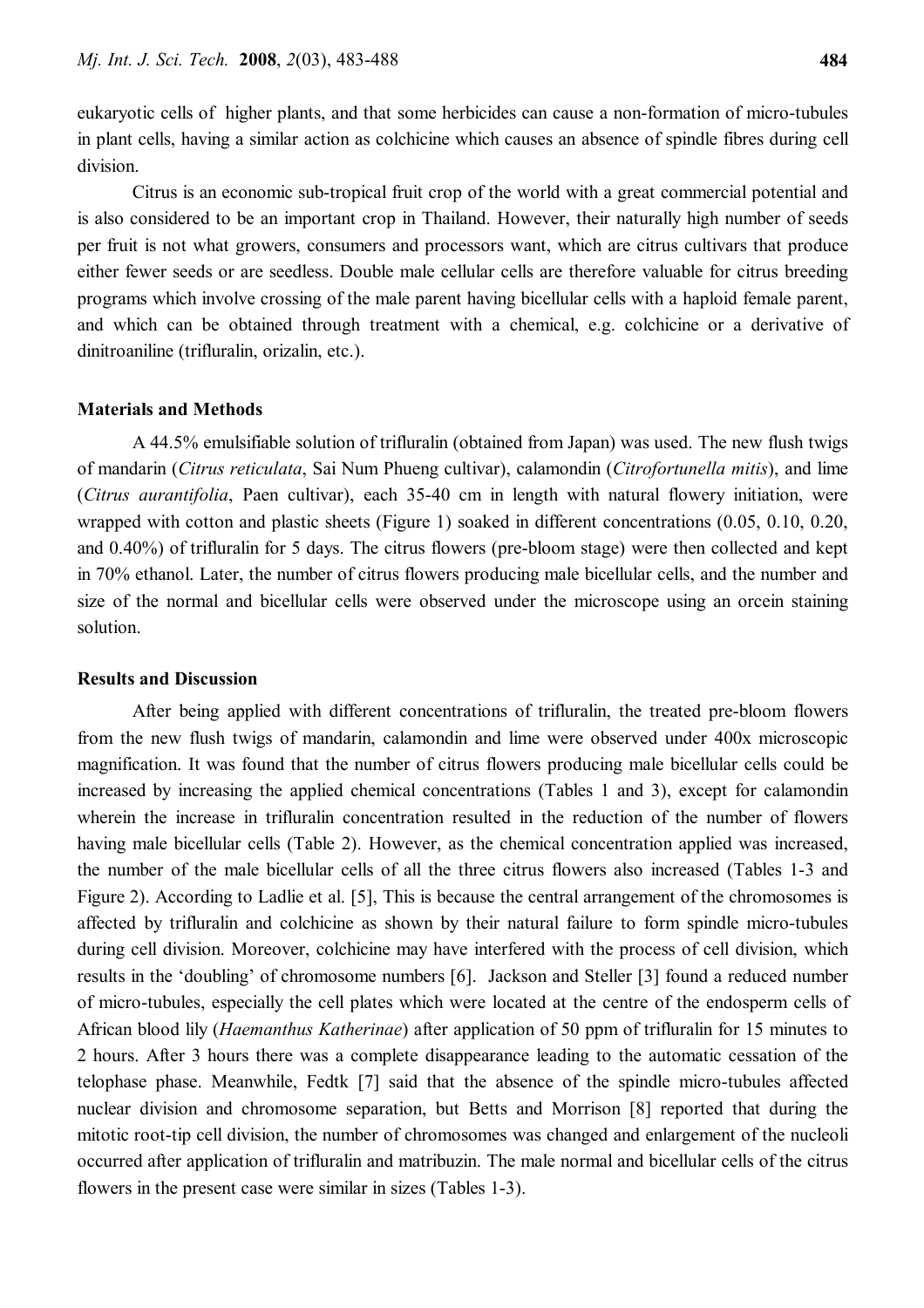**Table 1.** Production of male bicellular cells (MBCs) from mandarin flowers after trifluralin application

| Trifularin              | Number of |                                         |    |                        | Cell size (mm)           |                          |
|-------------------------|-----------|-----------------------------------------|----|------------------------|--------------------------|--------------------------|
| concentration<br>$(\%)$ | Flowers   | Flowers with MBCs $(\%)$ Cells observed |    | $MBCs$ $(\frac{6}{6})$ | Normal                   | <b>MBCs</b>              |
| $\boldsymbol{0}$        | 10        | 0(0)                                    | 57 | 0(0)                   | $0.089 \text{ X } 0.090$ | ٠.                       |
| 0.05                    | 10        | 0(0)                                    | 54 | 0(0)                   |                          | $0.098 \text{ X } 0.083$ |
| 0.10                    | 10        | 2(20)                                   | 65 | 2(3.08)                | $\blacksquare$           | $0.073 \times 0.080$     |
| 0.20                    | 10        | 5(50)                                   | 90 | 5(5.56)                |                          | $0.081$ X $0.098$        |
| 0.40                    | 10        | 8(80)                                   | 78 | 8(10.23)               | $\blacksquare$           | $0.080 \times 0.103$     |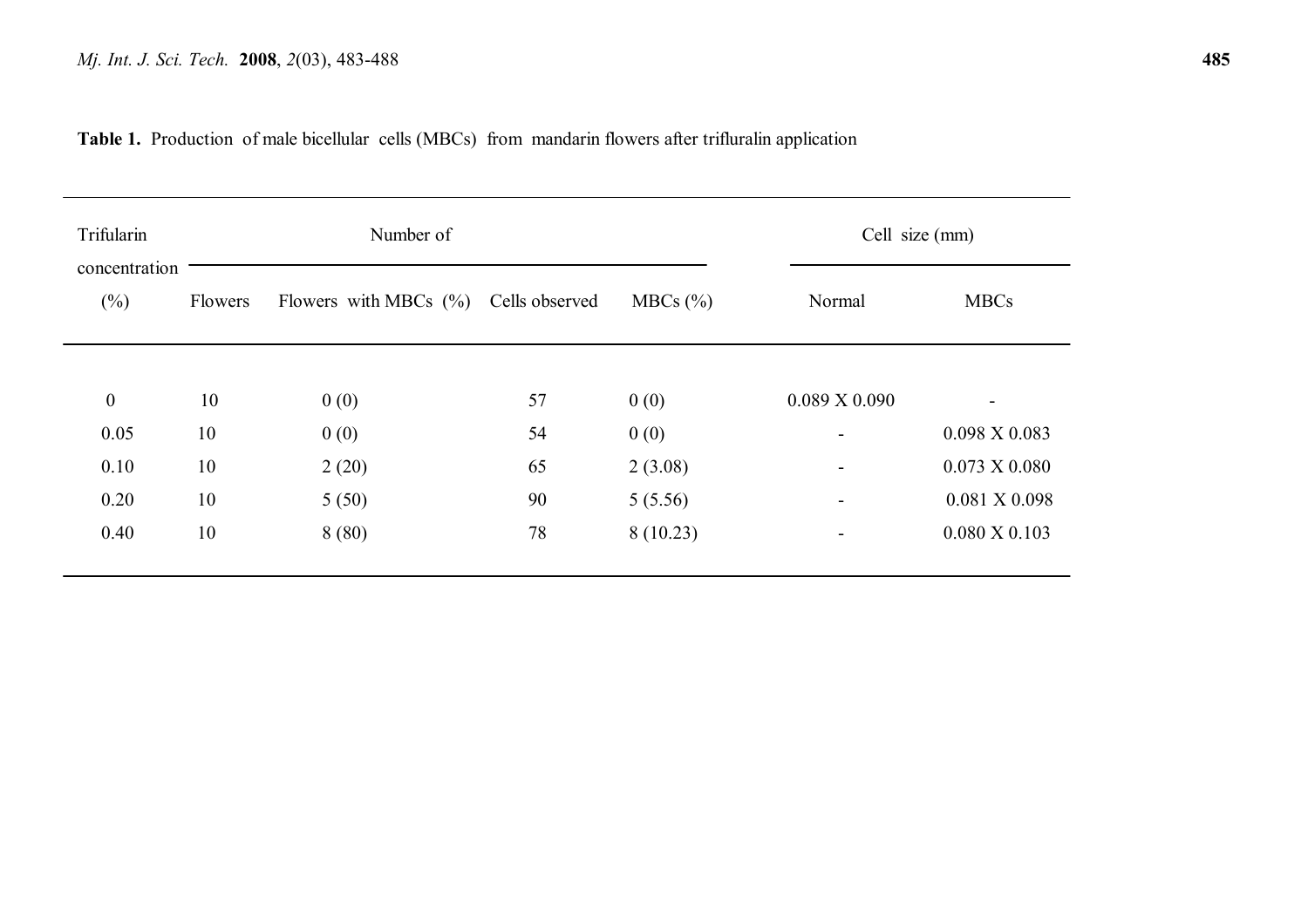**Table 2.** Production of male bicellular cells (MBCs) from calamondin flowers after trifluralin application

| Trifluralin             |         | Number of                               |    |              |                          | Cell size (mm)           |  |
|-------------------------|---------|-----------------------------------------|----|--------------|--------------------------|--------------------------|--|
| concentration<br>$(\%)$ | Flowers | Flowers with MBCs $(\%)$ Cells observed |    | MBCs $(\% )$ | Normal                   | <b>MBCs</b>              |  |
| $\boldsymbol{0}$        | 10      | 0(0)                                    | 80 | 0(0)         | $0.078 \text{ X } 0.094$ |                          |  |
| 0.05                    | 10      | 6(60)                                   | 91 | 5(5.50)      |                          | $0.075 \times 0.085$     |  |
| 0.10                    | 10      | 4(40)                                   | 81 | 10(12.35)    | $\blacksquare$           | $0.070 \text{ X } 0.085$ |  |
| 0.20                    | 10      | 3(30)                                   | 74 | 14 (18.92)   |                          | $0.080 \times 0.100$     |  |
| 0.40                    | 10      | 1(10)                                   | 84 | 17(20.24)    |                          | $0.085 \times 0.105$     |  |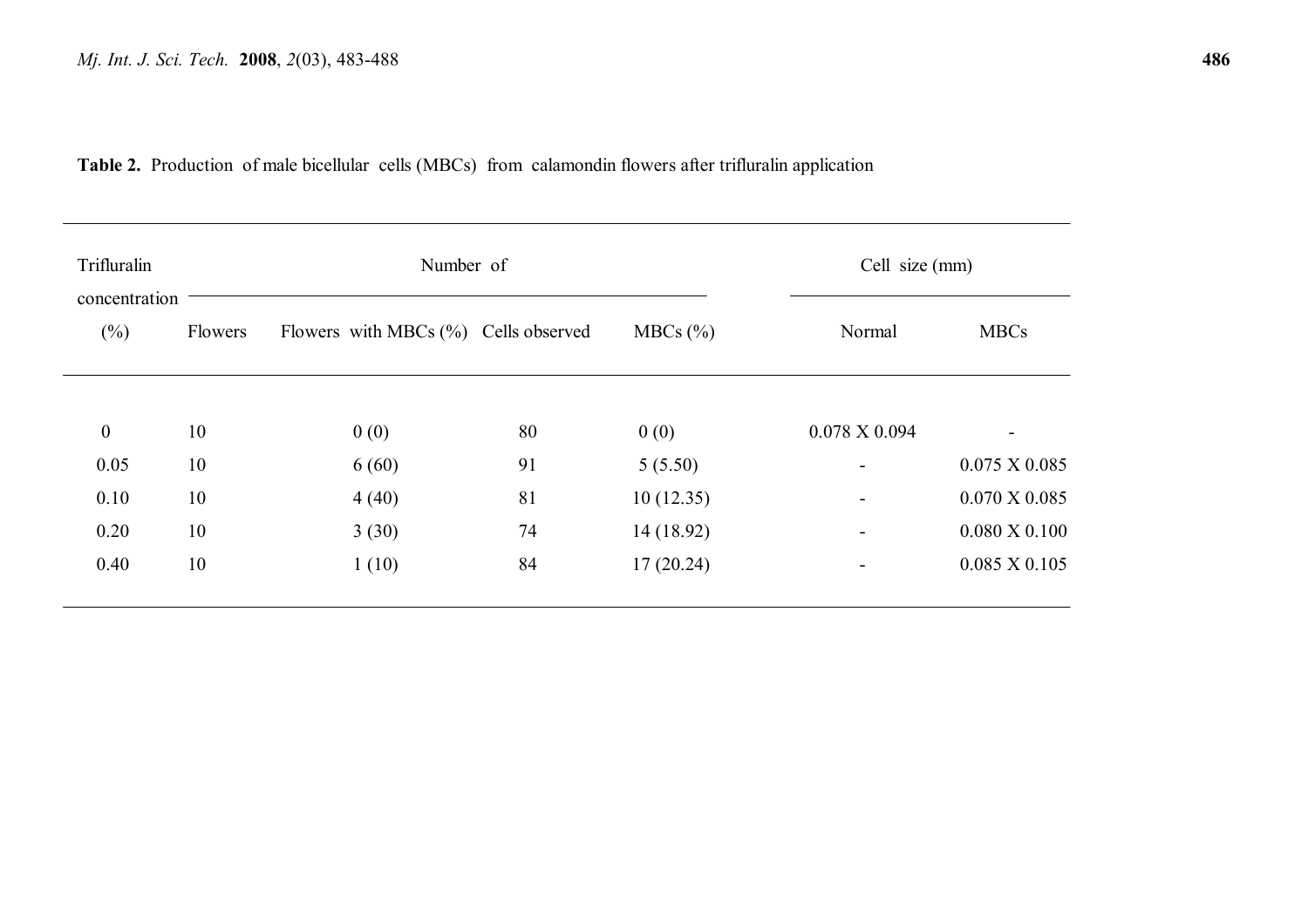### **Table 3.** Production of male bicellular cells (MBCs) from lime flowers after trifluralin application

| Trifluralin             |         | Number of                 |                |             |                          | Cell size (mm)       |  |
|-------------------------|---------|---------------------------|----------------|-------------|--------------------------|----------------------|--|
| Concentration<br>$(\%)$ | Flowers | Flowers with MBCs $(\% )$ | Cells observed | $MBCs(\% )$ | Normal                   | <b>MBCs</b>          |  |
|                         |         |                           |                |             |                          |                      |  |
| $\boldsymbol{0}$        | 15      | 0(0)                      | 60             | 0(0)        | $0.074 \times 0.086$     |                      |  |
| 0.05                    | 8       | 0(0)                      | 72             | 0(0)        | $\blacksquare$           | $0.074 \times 0.088$ |  |
| 0.10                    | 6       | 2(33.33)                  | 54             | 3(5.56)     | $\blacksquare$           | $0.070$ X 0.089      |  |
| 0.20                    | 6       | 3(50.00)                  | 63             | 7(11.11)    | $\overline{\phantom{0}}$ | $0.075 \times 0.090$ |  |
| 0.40                    | 5       | 5(100)                    | 71             | 10(14.08)   | $\blacksquare$           | $0.074 \times 0.087$ |  |
|                         |         |                           |                |             |                          |                      |  |